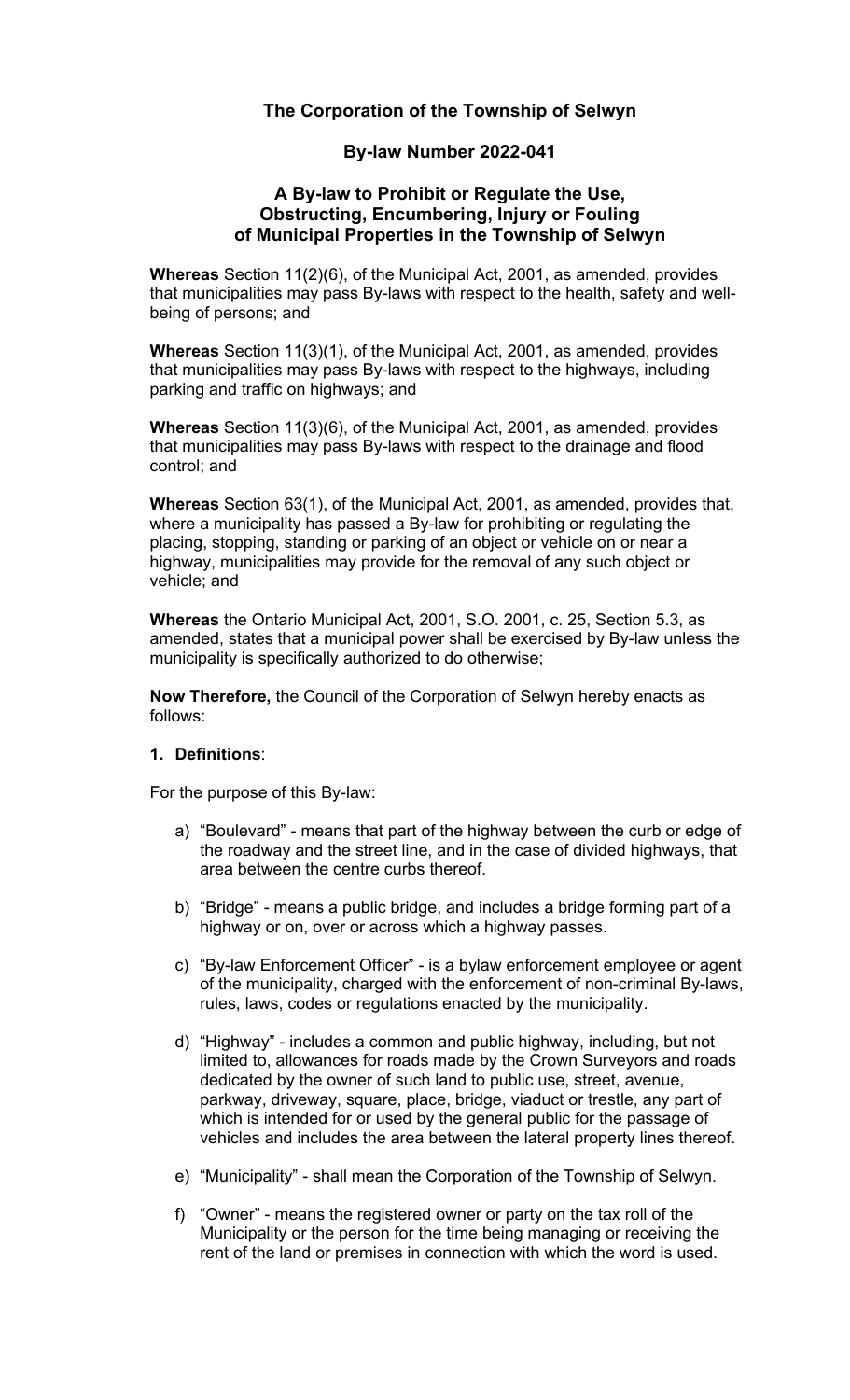- g) "Person" shall mean any individual, partnership, corporation, business entity, or club to whom the context can apply according to law.
- h) "Manager of Public Works" means the person in charge of Municipal roads and thoroughfares in the Municipality, or his designate representative or inspector.
- i) "Sidewalk" shall mean a usually paved walkway designated for pedestrian traffic.

#### **2. Municipal Requirements when Conducting Private Works on Municipal Lands:**

- a) No person shall conduct work, including occupy, break, excavate, dig up, tear up or remove any portion of any highway or boulevard, or any planking, curbing, pavement or road structure of any sort, forming the surface of any highway or make any excavation in or under a highway, or boulevard for the purpose of building or otherwise, unless the person obtains written permission in advance from the Manager of Public Works and also provides notification to the Manager of Public Works 48 hours before commencement of authorized work.
- b) No person shall place any hard surfacing such as asphalt materials, unistone, concrete, etc., on to a new or existing entrance located on a highway or boulevard without obtaining written permission in advance from the Manager of Public Works.
- c) No person, when they employ or use trucks or other vehicles for conveying materials of any kind to or from a construction site or for making excavations for building or other purposes, shall deposit any earth, rubbish or other materials onto a portion of a highway.
- d) Persons or their employers or contractors shall immediately remove from highways and boulevards any earth, rubbish or other materials, which may have fallen from the box or wheels of such trucks or vehicles.

# **3. Encumbering Highway:**

- a) No person shall obstruct, encumber, injure or foul any highway under the jurisdiction of the municipality.
- b) No person shall erect, place, stop, stand or park any structure, object or vehicle on or near a highway or boulevard which may cause obstruction to or interference with public travel, or the clearing of snow, or any other operations involving Municipal work forces.
- c) No person shall plant or cause to be planted a tree or a shrub on a highway unless such person has obtained approval from the Manager of Public Works.

# **4. Deposit of Materials/Snow:**

- a) No person shall throw, place, deposit or allow to be deposited by any means whatsoever on any highway or lands within the said Municipality any materials, including, but not limited to, building material, dirt, filth, glass, handbills, paper or other rubbish, refuse or garbage, or the carcass of any animal.
- b) No person shall place, cause, or allow to be placed, any snow or ice from private property or from a boulevard onto the sidewalk, or traveled portion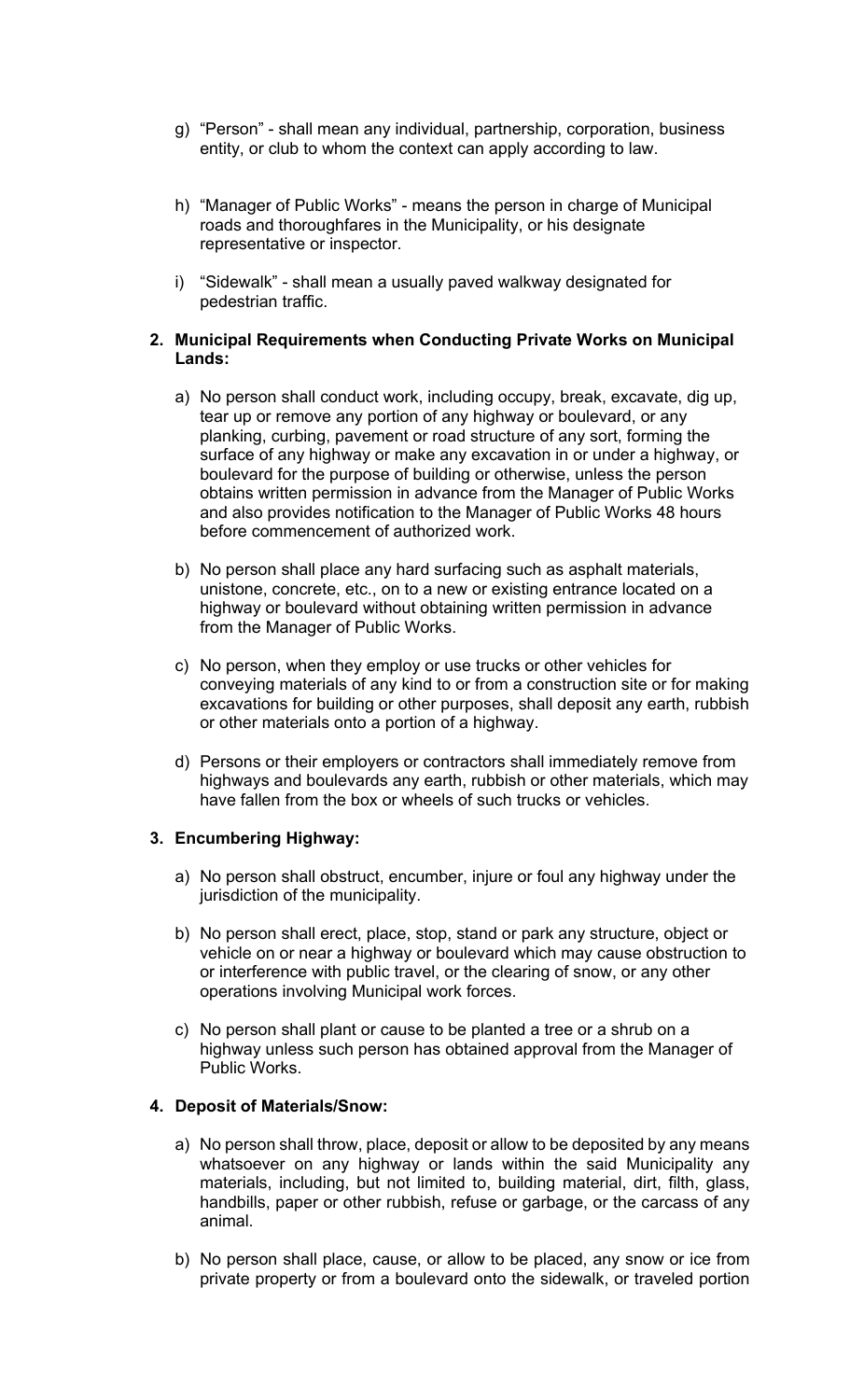of any highway within the Municipality.

c) In case of default of compliance with the foregoing, the Municipality through its officers, or any person acting under the jurisdiction of any Municipal officer, may clear and remove such materials, snow and ice, and the expense incurred in so doing may be recovered by action, or the amount may be entered into the tax collector's rolls and recovered in like manner as municipal taxes.

# **5. Drainage Course Restrictions:**

- a) No person shall place any obstruction, or obstruct or cause to be obstructed or alter the drainage course of any ditch, gutter or watercourse on any highway or lands within the Municipal boundary.
- b) No person shall construct or lay any pipe or drain leading onto or into any such highway or ditch or culvert for purposes of draining water, or other harmful effluent, including sewage, in such a way as to cause a nuisance or be harmful.

#### **6. Municipal Authority to Remove:**

- a) The Manager of Public Works and/or By-law Enforcement Officer, or their designate, may require the removal of any obstruction placed on or near the highway or boulevard by notice in writing to the person by whom the same are or were so built, maintained, placed or deposited, and if such demand for such removal is not complied within the stipulated time, the Manager of Public Works and/or By-law Enforcement Officer, or their designate, may cause the same to be removed and may charge the cost of such removal to the person aforesaid and the same may be collected by process of law or the amount may be entered into the tax collector's rolls and recovered in like manner as municipal taxes.
- b) The Manager of Public Works and/or Bylaw Enforcement Officer, or their designate, may, in accordance with the provisions of Section 63(1) the Municipal Act, provide for the removal and impounding or restraining and immobilizing of any object or vehicle placed, stopped, standing or parked on or near a highway in contravention of this By-law.

# **7. Penalties and Enforcement**

- a) Any person who contravenes any provision of this By-law is guilty of an offence and upon conviction, is liable to a fine of not more than the maximum fine under the Provincial Offences Act.
- b) Any person who contravenes any provision of this By-law will be responsible for the inspection fees or costs incurred by the Township related to the administration and enforcement of the By-law in accordance with the Township's current Tariff of Fees By-law; and
- c) That any unpaid fees and charges related to contraventions of the By-law shall be added to the tax roll and collected in the same manner as unpaid municipal taxes.
- d) This By-law may be enforced by a Police Officer, Municipal Law Enforcement Officer, Provincial Offences Officer, By-law Enforcement Officer or any other person or agency appointed by the Council of the Township of Selwyn.

# **8. General**

a) Should any section, subsection, clause, paragraph, or provision of this By-